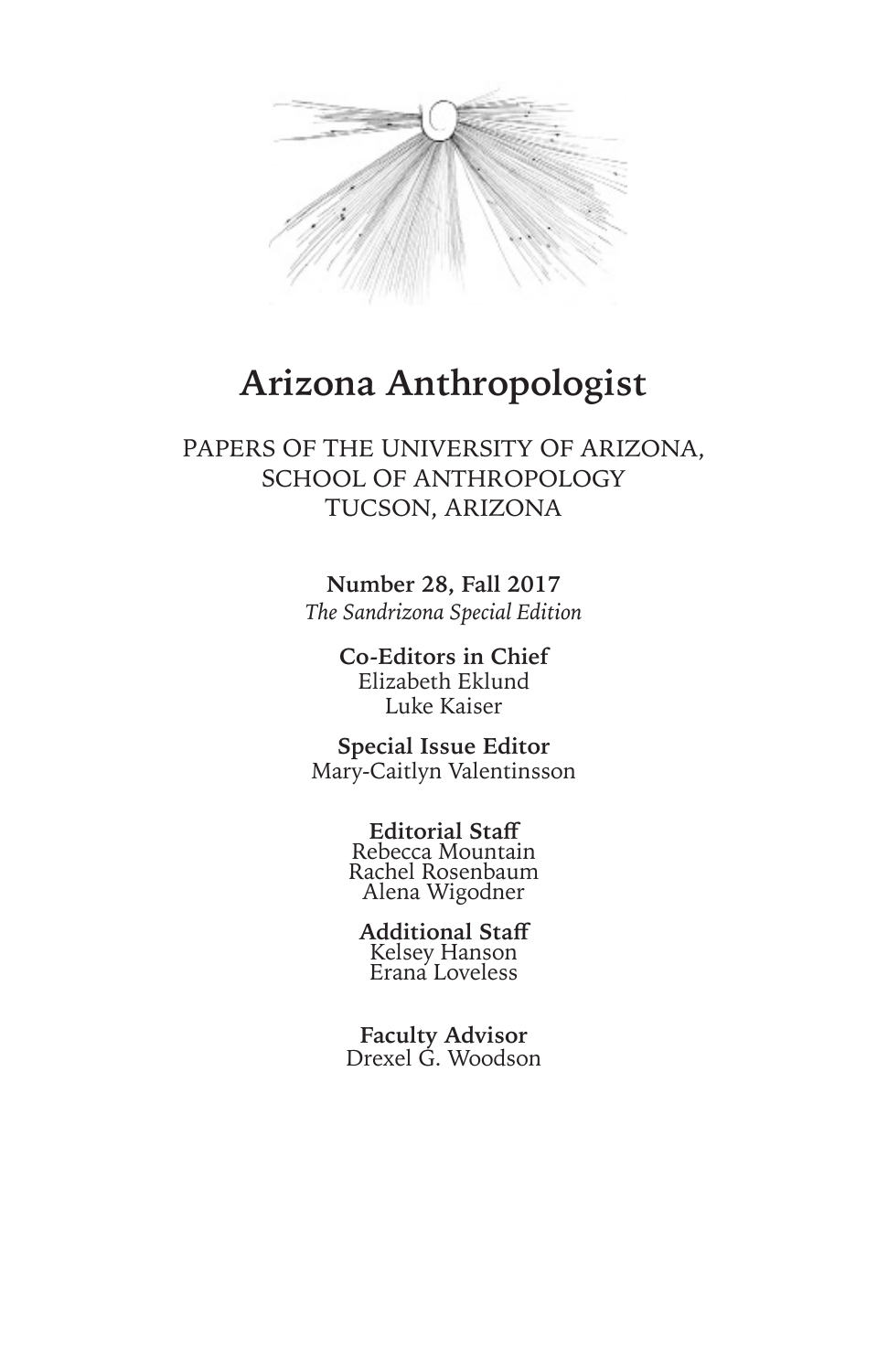© 2017 Arizona Anthropologist For subscription information, contact Arizona Anthropologist, School of Anthropology, The University of Arizona, Tucson, AZ 85721 azanthropologist@gmail.com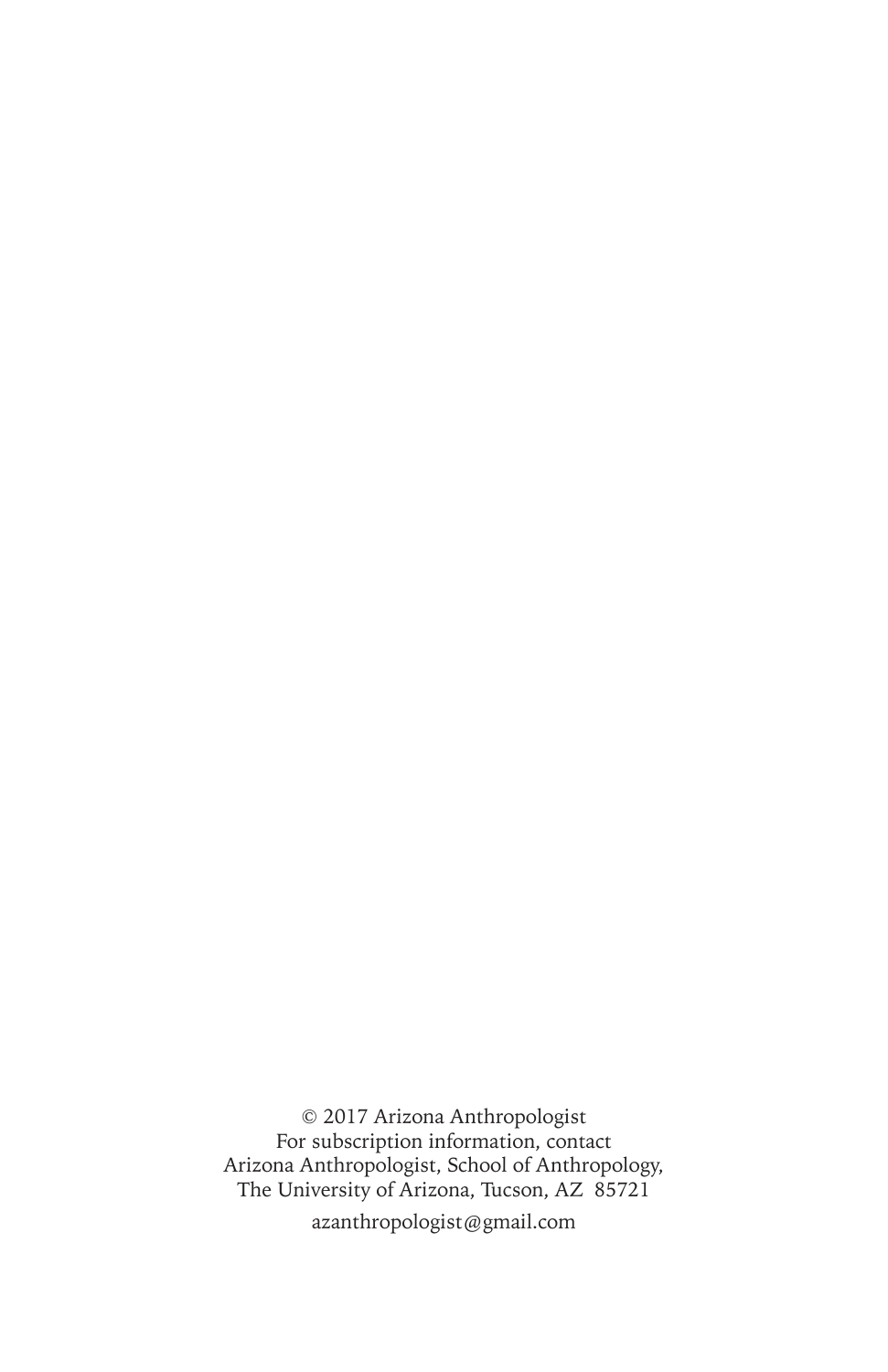## **Table of Contents**



- **Editors' Notes** *Elizabeth Eklund, Luke Kaiser, Mary-Caitlyn Valentinsson* **v**
- **A Sandrizona Retrospective: From the Desert to the Ocean and Back Again** *Maisa C. Taha, Ashley Stinnett, and Elizabeth A. Peacock* **1**
- **The First Whale of the Year: Reflections on learning to whale, and learning to write about whaling, in the Savu Sea** *Florence Durney* **17**
- **Burying Tariq Aziz** *William M. Cotter* **27**
- **Can the Subaltern Body Speak? Deconstructing the Racial Figures and Discourses of "Terrorism"** *Rachel Rosenbaum* **37**
- **Ethnoarchaeology Can Be Used for Ecological Conservation Because It Can Detect Shifting Baselines** *Erana Loveless* **51**
- **The Future of the Past: Reclassification of 'Culturally Unidentifiable' Human Remains Under NAGPRA** *Rebecca Mountain* **66**